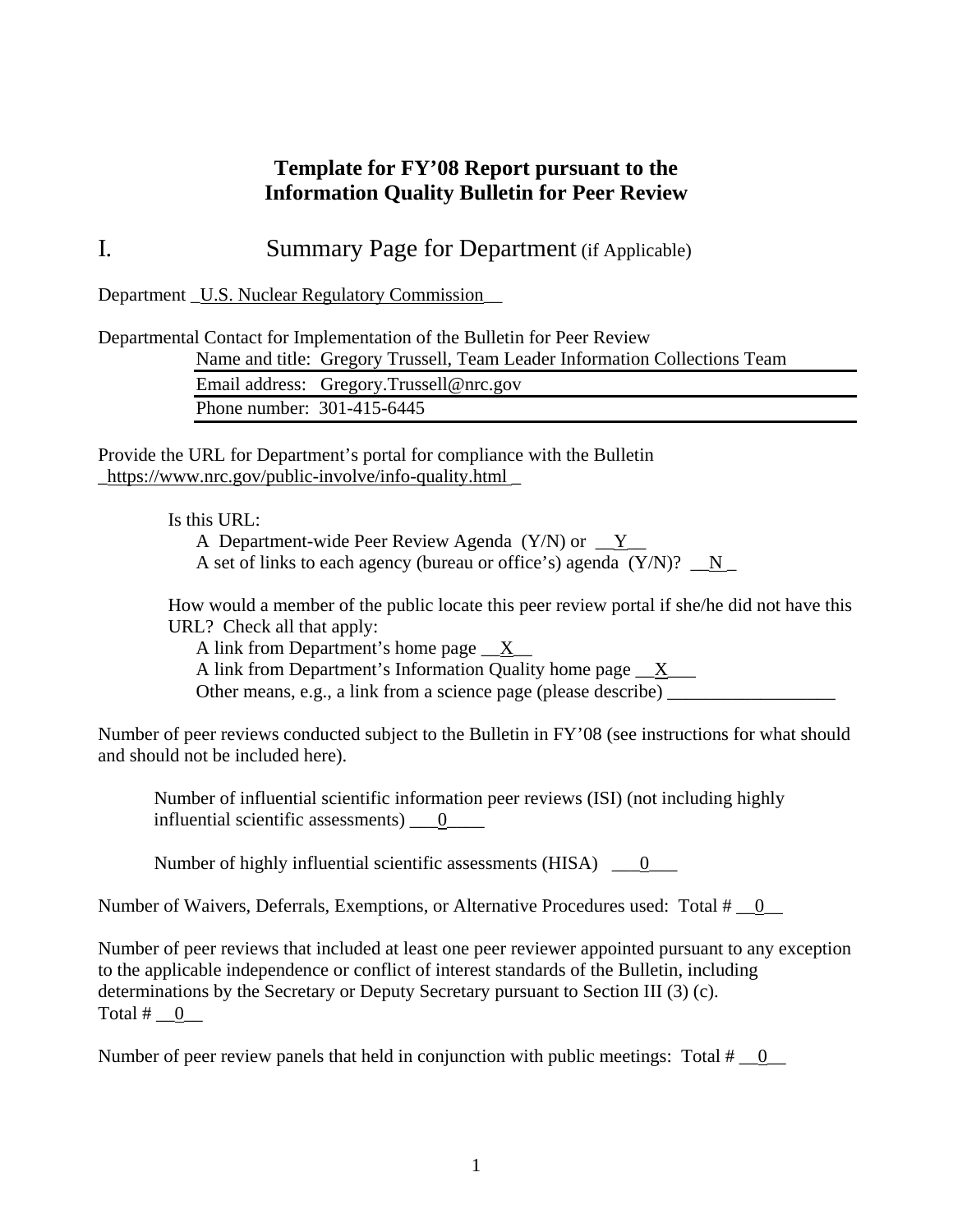Number of public comments provided on the Department's peer review plans during FY 08, regardless of whether the peer review was actually completed during FY 08: Total  $\# \_0$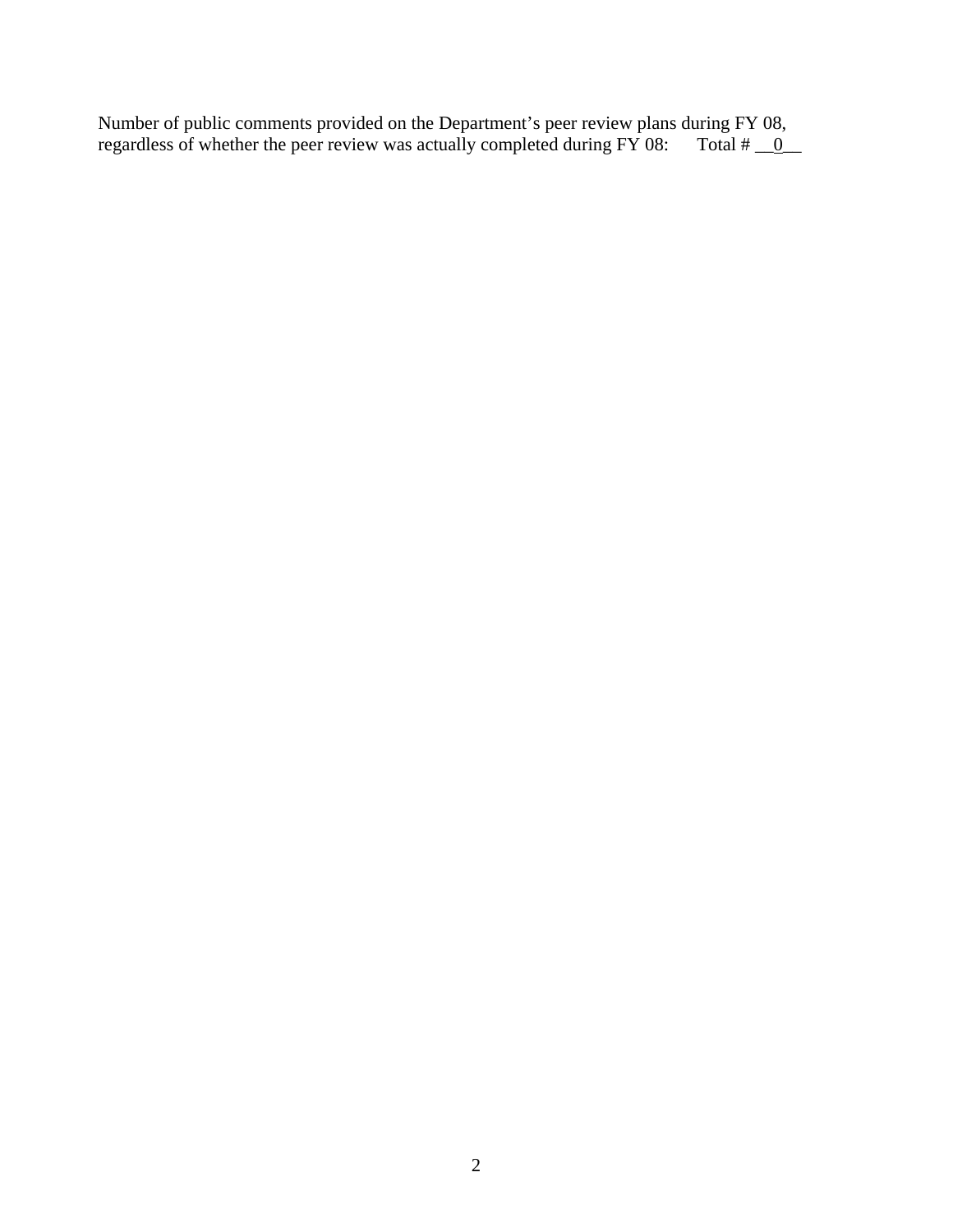## **Template for FY'08 Report pursuant to the Information Quality Bulletin for Peer Review**

# II. Agency Report

#### GENERAL INFORMAITON

Agency \_\_U.S. Nuclear Regulatory Commission \_

Agency Contact for Implementation of the Peer Review Bulletin

Name and title: Gregory Trussell, Team Leader Information Collections Team

|                            | Email address: Gregory.Trussell@nrc.gov |
|----------------------------|-----------------------------------------|
| Phone number: 301-415-6445 |                                         |

URL for Agency's Peer Review Agenda: \_https://www.nrc.gov/public-involve/info-quality.html\_\_\_

What pathway(s) can a member of the public use to find the Agency's peer review agenda if she/he did not have this URL?

- $\circ$  Link from Departmental or Agency home page,  $X$
- $\circ$  Link from Agency Information Quality home page,  $X$
- o Link from science, research, or regulatory pages (please specify)

\_\_\_\_\_\_\_\_\_\_\_\_ o Other (please describe) \_\_\_\_\_\_\_\_\_\_\_\_\_

Does the agenda provide links to peer review reports for all completed peer reviews?  $N/A$ 

*Continue to Next Page*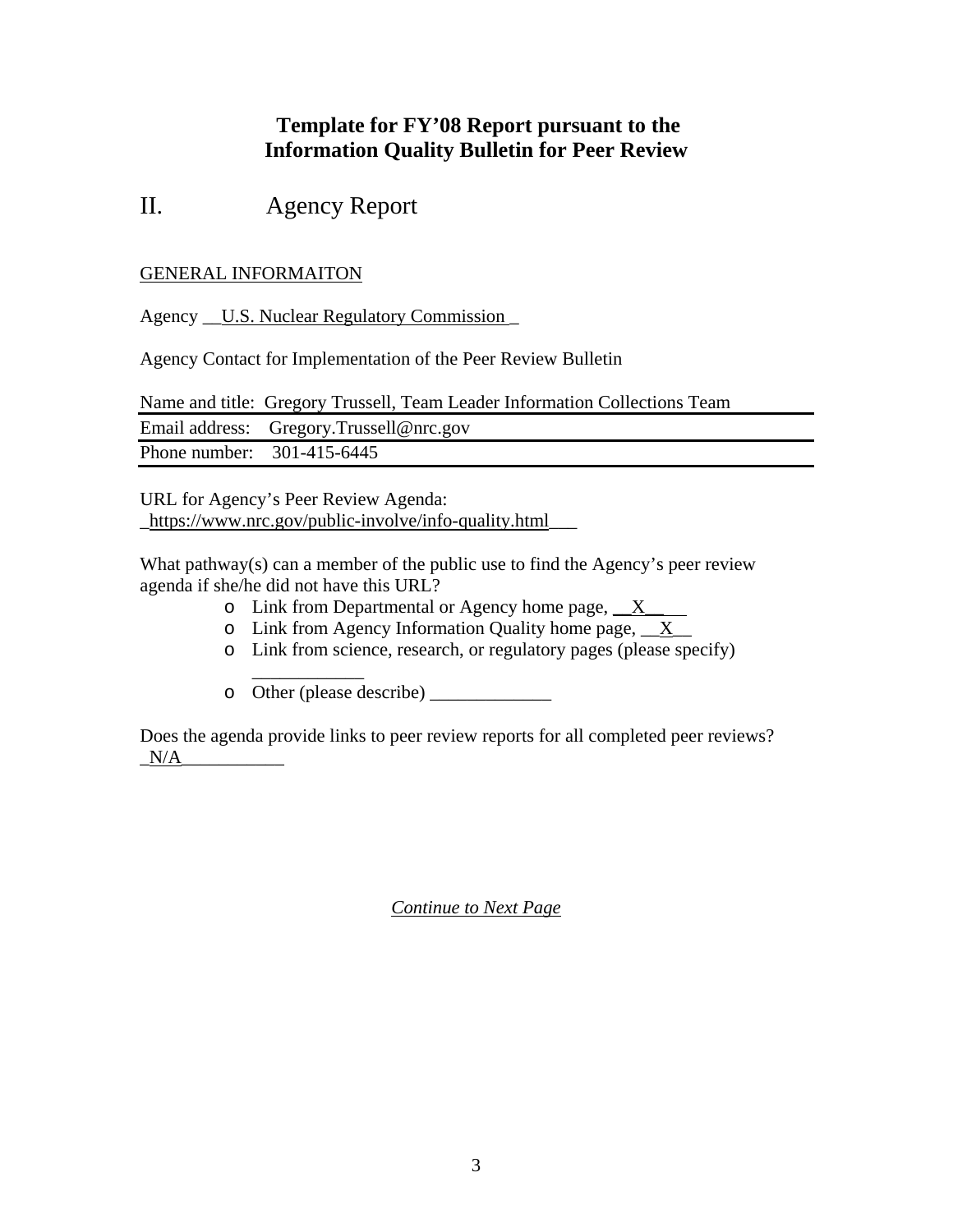#### INFORMATION ABOUT REVIEWS CONDUCTED

Number of peer reviews conducted subject to the Bulletin in FY 08. (see instructions for what should and should not be included here).

> Number of influential scientific information peer reviews (ISI) (not including highly influential scientific assessments)  $\qquad 0$

List the title of each ISI. Indicate whether the Peer Review Report has been completed (Y/N) *add more lines as needed* **NOTE:** It is acceptable to provide a screen shot of your peer review agenda as an attachment.

Number of highly influential scientific assessments  $(HISA)$   $\qquad 0$ List the title of each HISA. Indicate whether the Peer Review Report has been Completed (Y/N) *add more lines as needed*

Provide the titles of ISIs and HISIs for which Waivers (W), Deferrals (D), or Exemptions (E) were invoked or Alternative Procedures used (A). *If deferral is marked, please indicate the duration of the deferral.*

| <b>Title of Document</b> | <b>Type of Document</b>   | W, D, E, or A  |
|--------------------------|---------------------------|----------------|
|                          | <b>ISI</b> or <b>HISA</b> | (and duration) |
|                          |                           |                |

 $N/A$ 

Number of peer reviews that included at least one peer reviewer appointed pursuant to any exception to the applicable independence or conflict of interest standards of the Bulletin, including determinations by the Secretary or Deputy Secretary pursuant to Section III  $(3)$   $(c)?$ 

Number of ISIs (not including highly influential scientific assessments) <u>\_0</u>\_\_\_

List titles